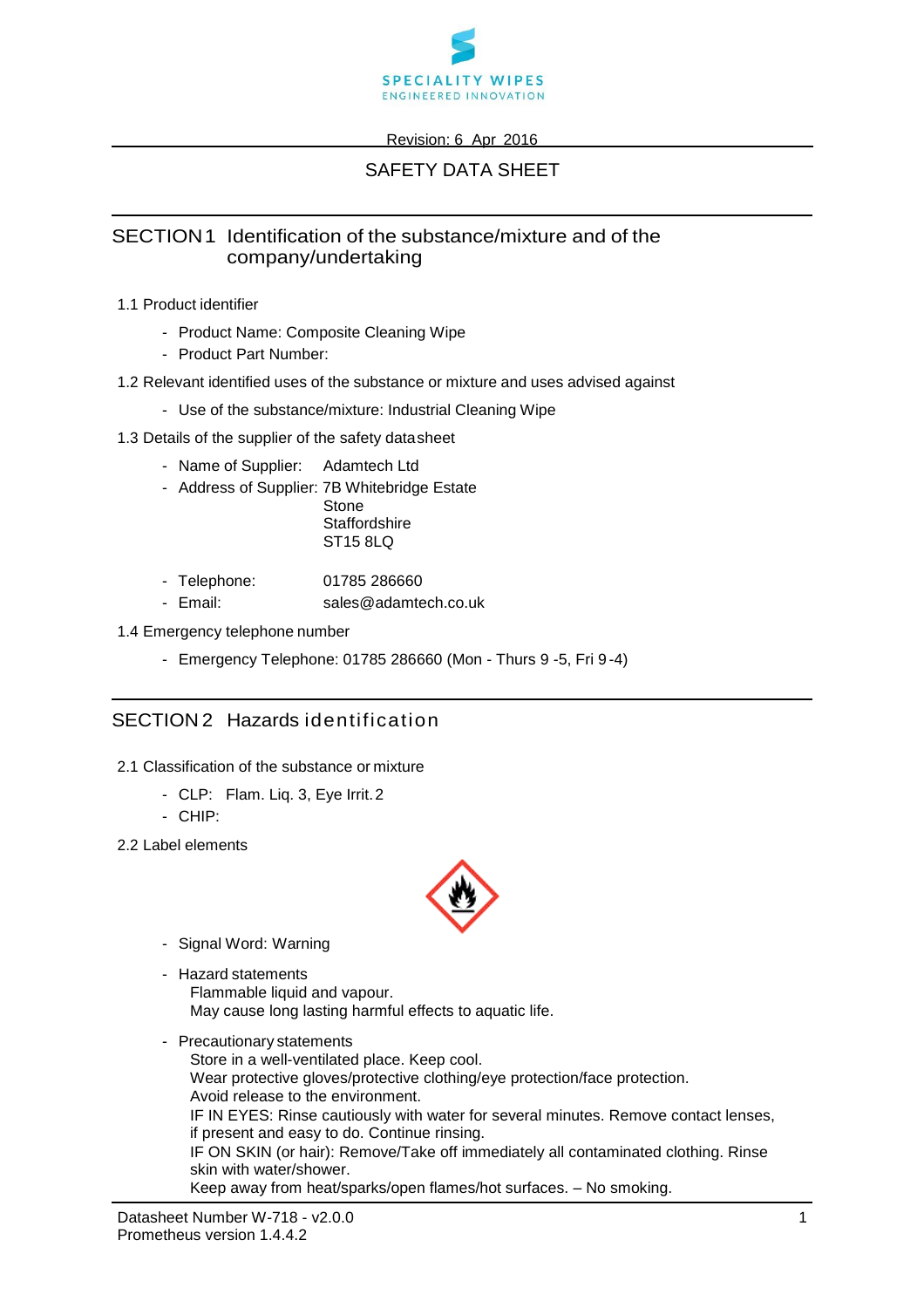### SECTION 2 Hazards identification (....)

Dispose of contents/container to an authorised waste collection point Keep container tightly closed. Wash hands thoroughly after handling.

#### 2.3 Other hazards

#### SECTION3 Composition/information on ingredients

#### 3.1 Mixtures

- ISO PARAFFINIC HYDROCARBON CAS Number: EC Number: 923-037-2 Concentration: 50 - 70% Categories: H Statements: H226,H304,H411 - 2-butoxyethanol; ethylene glycol monobutyl ether; butyl cellosolve CAS Number: 111-76-2 EC Number: 203-905-0 Concentration: 1 - 3% Categories: Acute Tox. 4, Acute Tox. 4, Acute Tox. 4, Skin Irrit. 2, Eye Irrit. 2 R/H Phrases: H332;H312;H302;H319;H315;R20/21/22;R36/38 Symbols: GHS07;Xn
- 2-(2-butoxyethoxy)ethanol; diethylene glycol monobutyl ether

```
CAS Number: 112-34-5
EC Number: 203-961-6
Concentration: 1 - 3% 
Categories: Eye Irrit. 2
R/H Phrases: H319;R36 
Symbols: GHS07;Xi
```
- Wiping Cloths CAS Number: EC Number: Concentration: 25 - 35 Categories: H Statements:

#### SECTION 4 First aid measures

- 4.1 Description of first aid measures
	- IF IN EYES: Rinse cautiously with water for several minutes. Remove contact lenses, if present and easy to do. Continue rinsing.
	- IF ON SKIN (or hair): Remove/Take off immediately all contaminated clothing. Rinse skin with water/shower.
	- IF ON SKIN: Wash with plenty of soap andwater.
	- IF INHALED: If breathing is difficult, remove victim to fresh air and keep at rest in a position comfortable for breathing.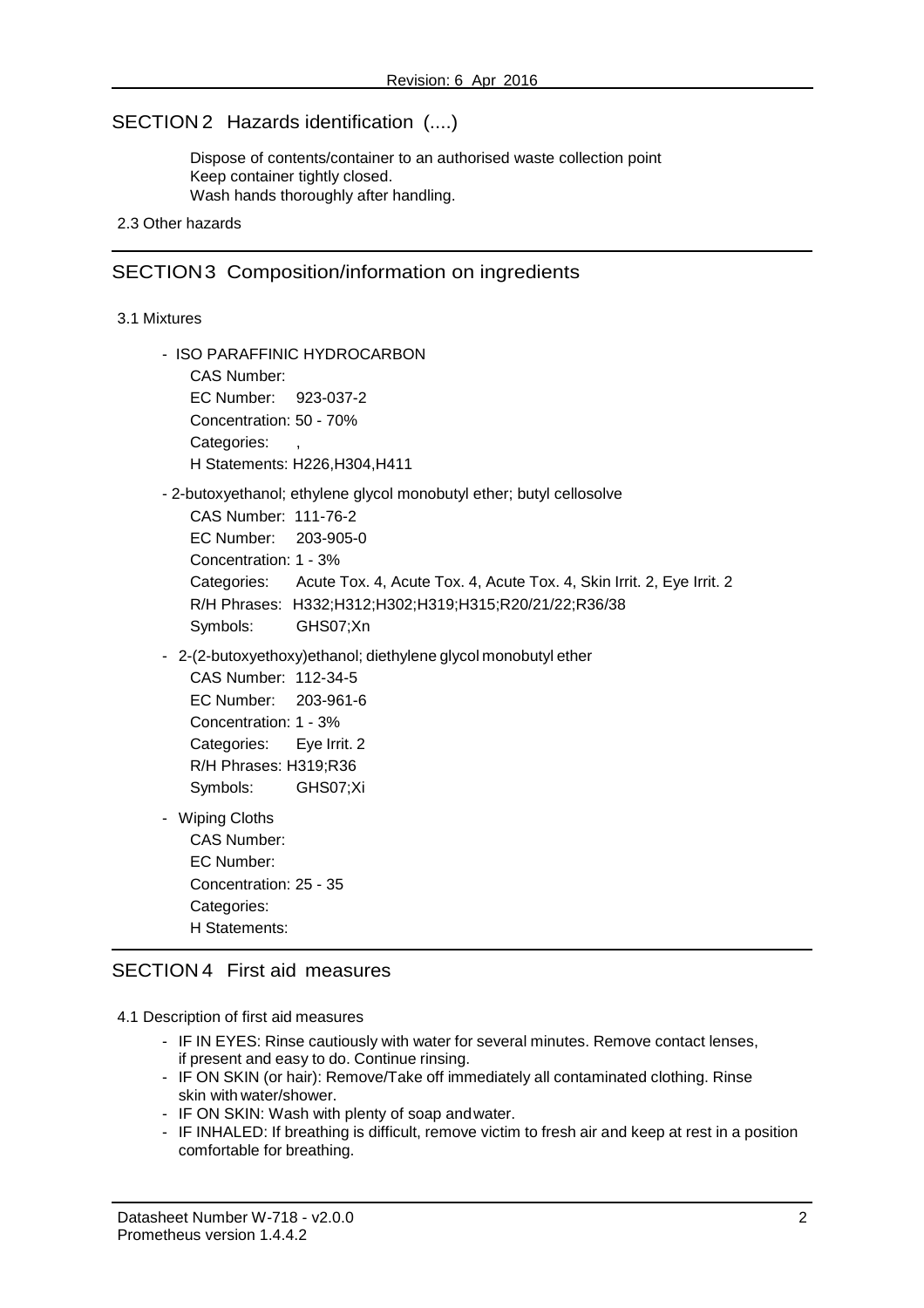### SECTION 4 First aid measures (....)

- IF SWALLOWED: rinse mouth. Do NOT induce vomiting.
- If you feel unwell, seek medical advice (show the label where possible)

#### 4.2 Most important symptoms and effects, both acute and delayed

- 4.2.1 Contact with eyes May cause temporary eye irritation.
- 4.2.2. Contact with skin Prolonged skin contact may cause redness and irritation
- 4.2.3 Inhalation In cases of severe exposure, dizziness, confusion, headache or stupor may develop
- 4.2.4 Ingestion Due to the physical nature of this product it is unlikely that ingestion will occur
- 4.3 Indication of any immediate medical attention and special treatment needed
	- Get medical advice/attention if you feel unwell.
	- NOTE TO PHYSICIANS: Treat by observation and supportive measures as indicated by the patientscondition

### SECTION5 Fire-fightingmeasures

- 5.1 Extinguishing media
	- In case of fire: use foam, carbon dioxide or dry agent for extinction
- 5.2 Special hazards arising from the substance ormixture
	- Decomposition products may include carbon oxides
- 5.3 Advice for firefighters
	- Wear protective clothing as per section 8
	- Water extinguishers are unsuitable and should not beused
	- Water spray can be used to cool containers in the fire area

## SECTION6 Accidentalreleasemeasures

- 6.1 Personal precautions, protective equipment and emergency procedures
	- Wear protective clothing as per section 8
	- Avoid contact with skin and eyes
	- Keep away from heat/sparks/open flames/hot surfaces. No smoking.
	- Do not breathedust/fume/gas/mist/vapours/spray.
- 6.2 Environmental Precautions
	- Avoid release to the environment.
	- Stop leak if safe to do so.
	- Collect as much as possible in clean container for reuse or disposal
	- Contain leaking liquid in earth or sand and remove to safe place when solid
	- Dispose of this material and its container at hazardous or special waste collection point

#### 6.3 Methods and material for containment and cleaningup

- Stop leak if safe to do so.
- Absorb spillage in inert material andshovel up
- Ventilate area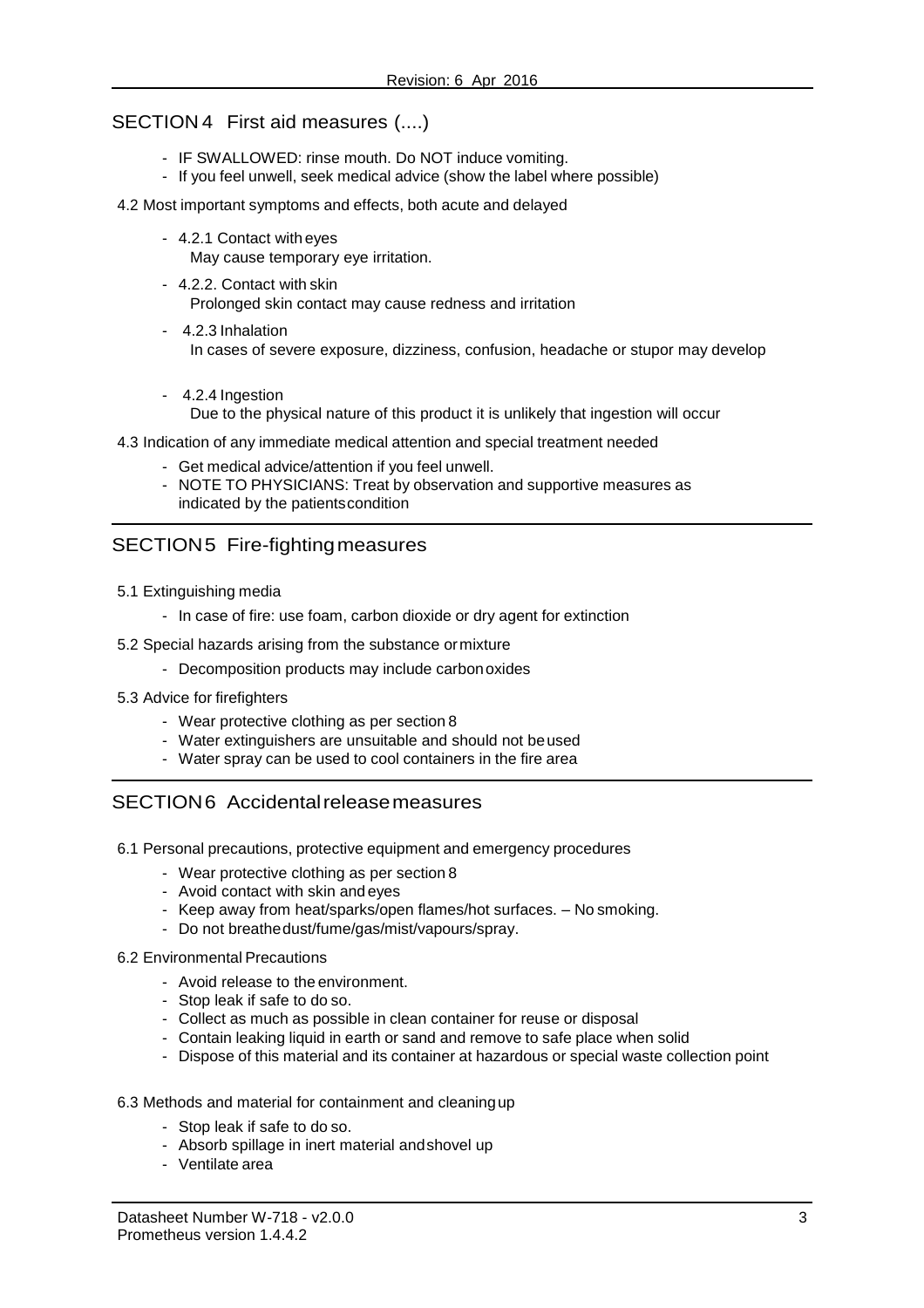#### SECTION6 Accidentalreleasemeasures(....)

- Dispose of this material and its container at hazardous or special waste collection point
- Disposal should be in accordance with local, state or national legislation
- 6.4 Reference to other sections
	- Wear protective clothing as per section 8
	- See Section 13

### SECTION 7 Handling and storage

- 7.1 Precautions for safe handling
	- Wear protective gloves/protective clothing/eye protection/face protection.
	- Take precautionary measures against staticdischarge.
	- Wash hands thoroughly after handling.
- 7.2 Conditions for safe storage, including any incompatibilities
	- Store in a well-ventilated place. Keep cool.
	- Keep away from heat and sources ofignition
	- Keep only in originalcontainer.

7.3 Specific end use(s)

- The identified uses for this product are detailed in section 1.2

### SECTION8 Exposure controls/personal protection

- 8.1 Control parameters
	- ISO PARAFFINIC HYDROCARBON WEL (long term) (8hr TWA) 1200 mg/m3
	- 2-(2-butoxyethoxy)ethanol; diethylene glycol monobutyl ether WEL (long term) 67.5 mg/m3 WEL (short term) 101.2 mg/m3
	- 2-butoxyethanol; ethylene glycol monobutyl ether; butyl cellosolve WEL (long term) 123 mg/m3 WEL (short term) 246 mg/m3
- 8.2 Exposure controls



- Wear protective gloves/protective clothing/eye protection/face protection.

### SECTION9 Physical and chemical properties

9.1 Information on basic physical and chemicalproperties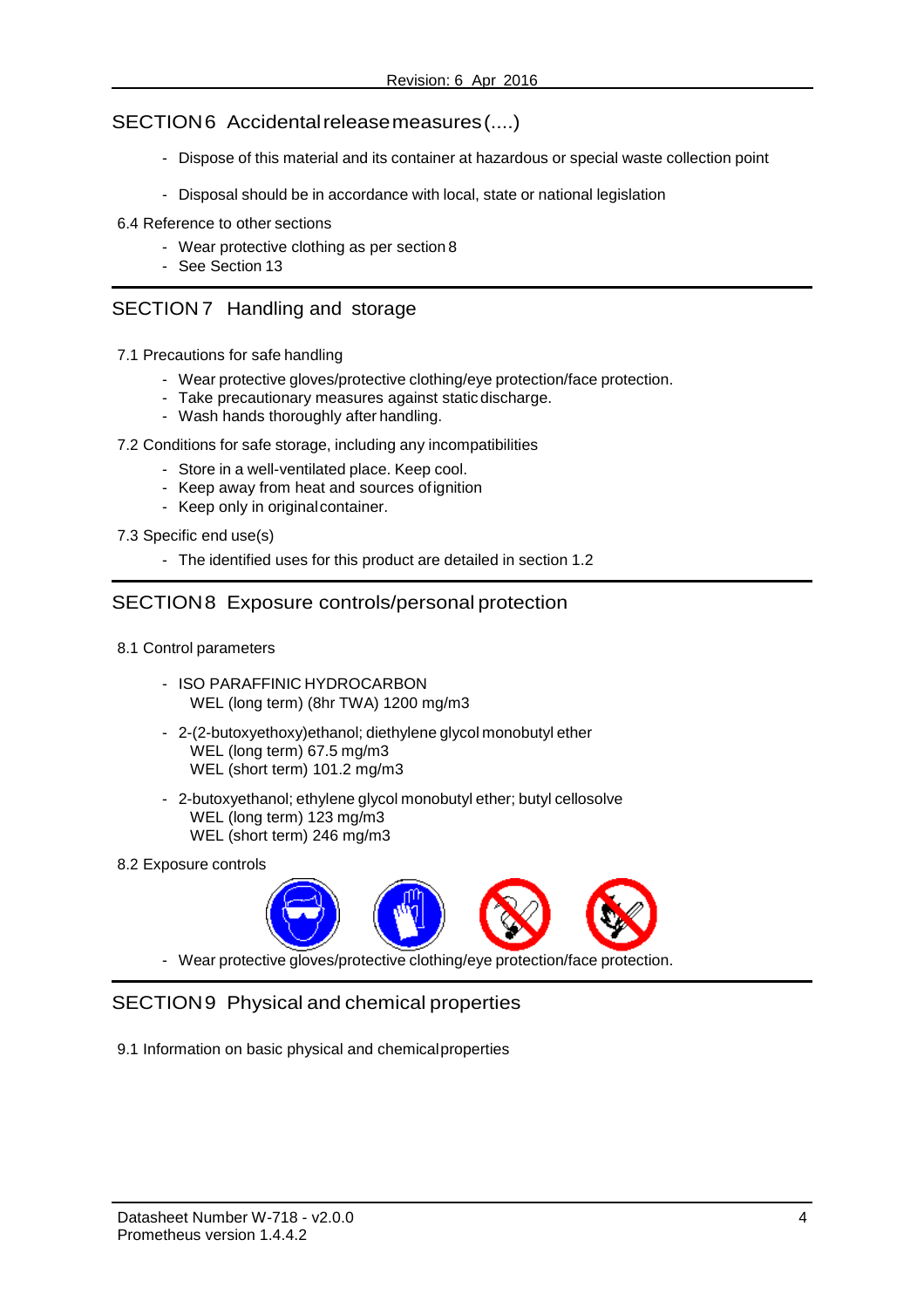### SECTION9 Physical and chemical properties (....)

- Appearance: clear, colourless, Liquid
- Odour: Hydrocarbon odour
- Boiling Point/Range: Boiling point 140 °C to 200 °C
- Density:  $\sim$  0.75
- Vapour Density: >1
- Flashpoint: ~40
- Autoignition Temperature >200°C
- 9.2 Other information
	- Volatile Organic Compound Content 100%

## SECTION 10 Stability and reactivity

- 10.1 Reactivity
	- Considered stable under normalconditions
	- No hazardous reactions known if used for its intended purpose
- 10.2 Chemical stability
	- Considered stable under normal conditions
- 10.3 Possibility of hazardousreactions
	- No hazardous reactions known if used for its intended purpose
	- Vapours are heavier than air and may travel considerable distances to a source of ignition and flashback
- 10.4 Conditions to avoid
	- Keep away from naked flames, incandescent or hot surfaces
- 10.5 Incompatible materials
	- Incompatible with strong oxidizing substances
- 10.6 Hazardous Decomposition Products
	- None under normal conditions
	- Decomposition products may include carbon oxides

# SECTION 11 Toxicological information

- 11.1 Information on toxicological effects
	- ISO PARAFFINIC HYDROCARBON LD50 (oral,rat) >5000 mg/kg LD50 (skin,rabbit) >5000 mg/kg LC50 (inhalation) : (rat) >5000 mg/l/4h
	- 2-butoxyethanol; ethylene glycol monobutyl ether; butyl cellosolve LD50 (oral,rat) 1746 mg/kg LD50 (dermal) : (guinea pig) >2000 mg/kg Irritation to eyes (rabbit) : Positive
	- 2-(2-butoxyethoxy)ethanol; diethylene glycol monobutyl ether LD50 (oral, mouse) 5530 mg/kg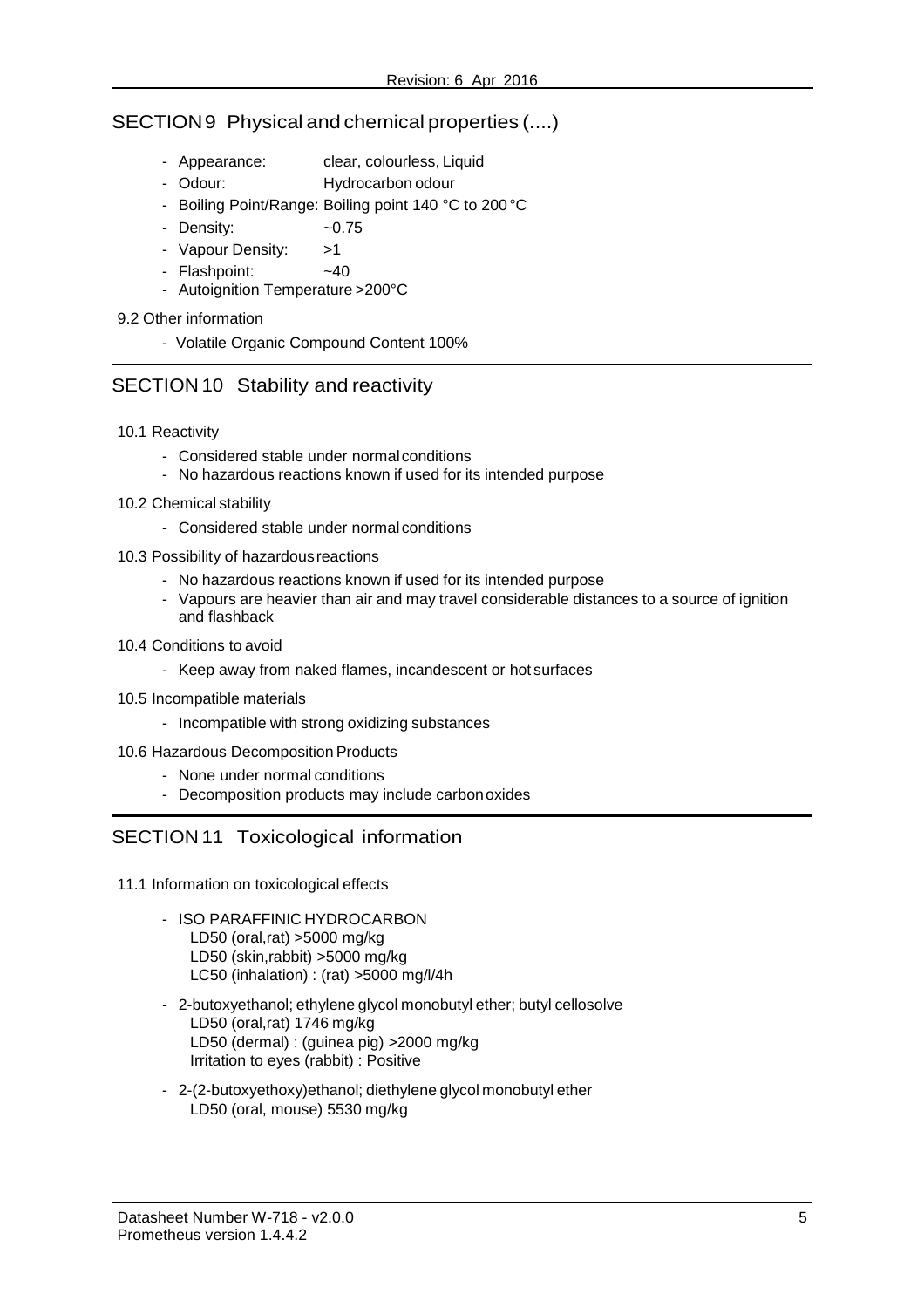# SECTION 12 Ecological information

#### 12.1 Toxicity

- ISO PARAFFINIC HYDROCARBON ( Isopar G) IC50 (algae) unknown mg/l (72 hr) EC50 (daphnia) 1000 mg/l (48 hr) LC50 (fish) 1000 mg/l (96 hr)
- 2-butoxyethanol; ethylene glycol monobutyl ether; butyl cellosolve LC50 (fish) 820 - 1490 mg/l (96 hr) EC50 (daphnia) 835 - 1550 mg/l (48 hr) IC50 (algae) 1840 mg/l (72 hr)
- 2-(2-butoxyethoxy)ethanol; diethylene glycol monobutyl ether LC50 (fish) 1820 mg/l (48 hr)
- 12.2 Persistence anddegradability
	- This product is expected to bebiodegradable
- 12.3 Bioaccumulation Potential
	- Bioaccumulation is not expected
- 12.4 Mobility in soil
	- immiscible with water
	- The product evaporates readily
- 12.5 Results of PBT and vPvB assessment
	- Not a PBT according to REACH Annex XIII
- 12.6 Other Adverse Effects
	- No information available

## SECTION 13 Disposal considerations

- 13.1 Waste treatment methods
	- Dispose of this material and its container at hazardous or special waste collection point
	- Disposal should be in accordance with local, state or national legislation

### SECTION 14 Transport information



- 14.1 UN Number
	- UN No.: 3175
- 14.2 Proper Shipping Name
	- Proper Shipping Name: FLAMMABLE SOLID, N.O.S. (isoparaffinichydrocarbons)
- 14.3 Transport hazard class(es)
	- Hazard Class: 4.1